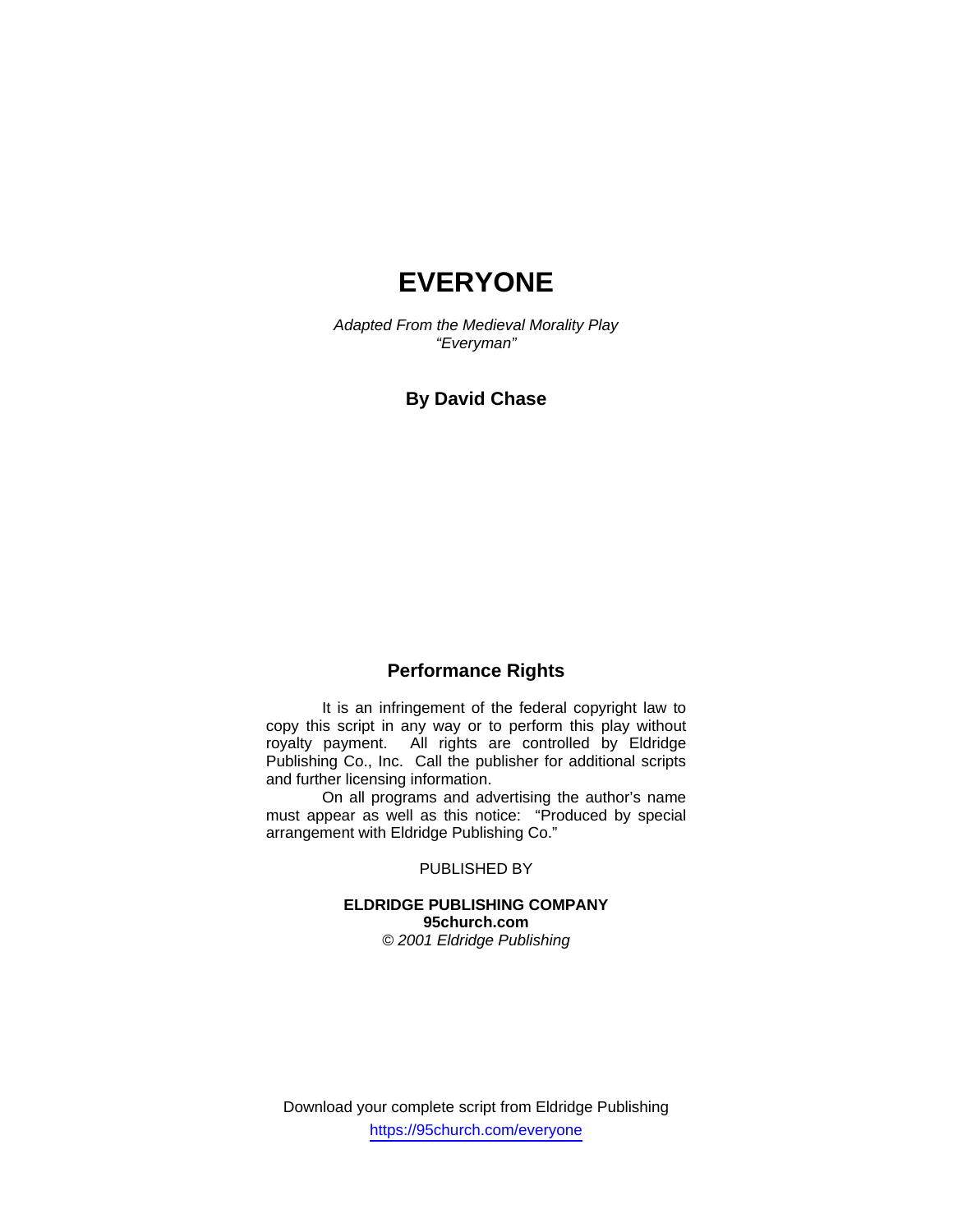*Everyone - 2 -* 

# **STORY OF THE PLAY**

The allegorical figure, Everyone, has only one hour left before starting his journey to Eternity. He has been instructed to find the One Person who can lead him to the town of Paradise so he can avoid the town of Hell. What must he do? To whom can he go? Unable to remember exactly who this One Person is, Everyone seeks out many companions: Wealth, Friendship, Good Deeds and Charity. His search includes humor and drama with an energizing ending that will command the audience to search their souls concerning their personal journey to Eternity. This play is suitable for drama ministries of all sizes. Each role can be performed by a male or female, young or old. Costumes are easy to create, and the scenery can be as simple as a park bench. This play can easily fit into a worship service, and its evangelistic nature makes it appropriate for audiences of all ages.

### **SETTING**

The play takes place in a park. No scene changes are necessary. The stage should be set with a park bench CS. Other properties that may suggest a park setting such as bushes, trees, and lamppost, are optional.

#### **PROPS**

Brown bag lunch, book, cell phone, watch, handbell, donation bucket, set of keys, wallet or purse (containing cash, a bank or credit card, and photograph).

# **Running Time**

Thirty minutes.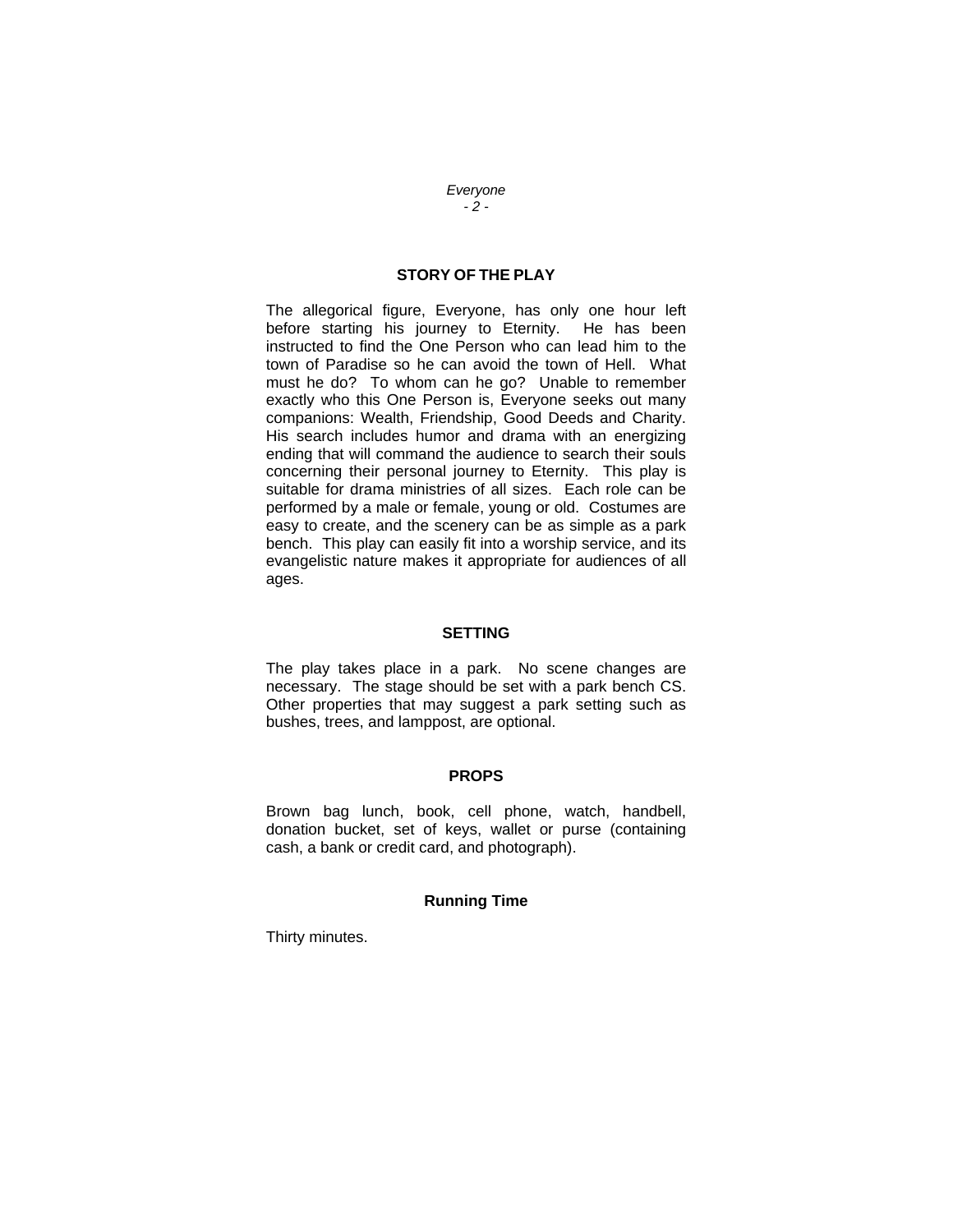#### *Everyone - 3 -*

#### **CAST OF CHARACTERS**  *(12 Flexible)*

**MESSENGER:** Narrator.

**EVERYONE:** Confident.

**DEATH:** Angel of Death, laid-back but always gets the job done, can be serious when needed.

**ANGEL:** Very serious, task oriented.

**WEALTH:** Arrogant and flamboyant.

**FRIENDSHIP ONE and TWO:** Hippies.

**GOOD DEEDS:** Old, small and feeble.

**CHARITY:** Amiable.

**HUMILITY:** Everyone's high school teacher.

**DESPAIR:** Apathetic and depressed.

**HOPE:** Caring and concerned for Everyone.

NOTE: Because the parts can be performed by either a male or female, the gender of those particular characters will be consistently written throughout the script. Please change the pronouns to match those of the actors.

### **COSTUMES**

Messenger - Casual clothing.

Everyone - Professional attire, must have some type of jacket.

Death - A balanced mixture of white and black, cape needed.

Angel - Secret Service agent attire.

Wealth - Flashy clothing, gold jewelry, if clothing can sparkle that would be all the better, gaudy.

Friendship One and Two - Bell-bottom pants, wild T-shirts, etc.

Good Deeds - Filthy rags, dirty.

Charity - Salvation Army type uniform, wearing no shoes.

Humility - Dirty blue jeans, T-shirt, tennis shoes.

Despair - Dark clothing, must have a dark and heavy cloak or cape.

Hope - A variety of bright colors.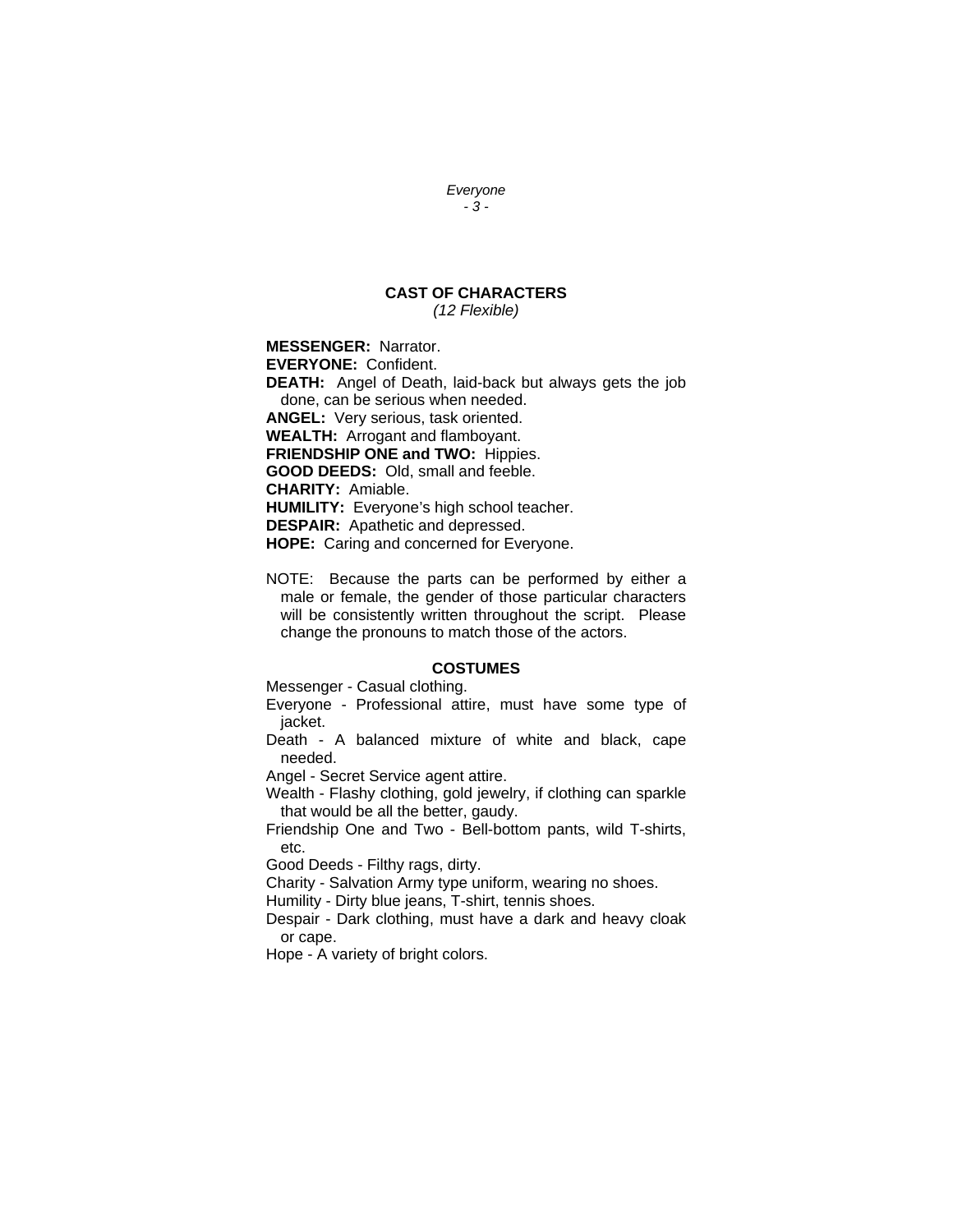*Everyone - 4 -* 

### **SCENE 1**

*(AT RISE: EVERYONE is holding a freeze, seated on the park bench eating a brown bag lunch while reading a book. DEATH is holding a freeze, sitting next to Everyone. MESSENGER is standing SL of the bench.)* 

MESSENGER: Good evening. We welcome everyone to our play, "Everyone." What you will see tonight is a story about you and me, a story that can take place in any town, any city, any state, or any country because this is a story about *(Points to the audience.)* everyone. Watch closely. Listen well. Perhaps you will meet an old friend. Perhaps you will meet yourself. Perhaps you will encounter God.

*(MESSENGER exits. EVERYONE and DEATH break their freeze. Everyone pulls out his lunch and begins eating. Everyone's lunch should consist of nothing but junk food. DEATH watches with amazement and disgust at the food Everyone is about to eat. Everyone is unaware of Death's presence because Death is not visible to Everyone.)*

- DEATH: *(Cell phone RINGS.)* Hello.
- ANGEL: *(Off stage.)* Hello, is this the Angel of Death?
- DEATH: Yes, it is. May I help you?
- ANGEL: Yes. My name is Patrick/Patricia, Angel, Second Class. I am the newest member in the CIA.
- DEATH: *(Nervous.)* The ... CIA?
- ANGEL: Yes, the Communication Interior of Angels. Are you familiar with us?
- DEATH: Very much so. How can I help you?
- ANGEL: I have an important message that I must deliver immediately.
- DEATH: Immediately! Okay, what is it?
- ANGEL: I can't tell you over the phone. What are you doing?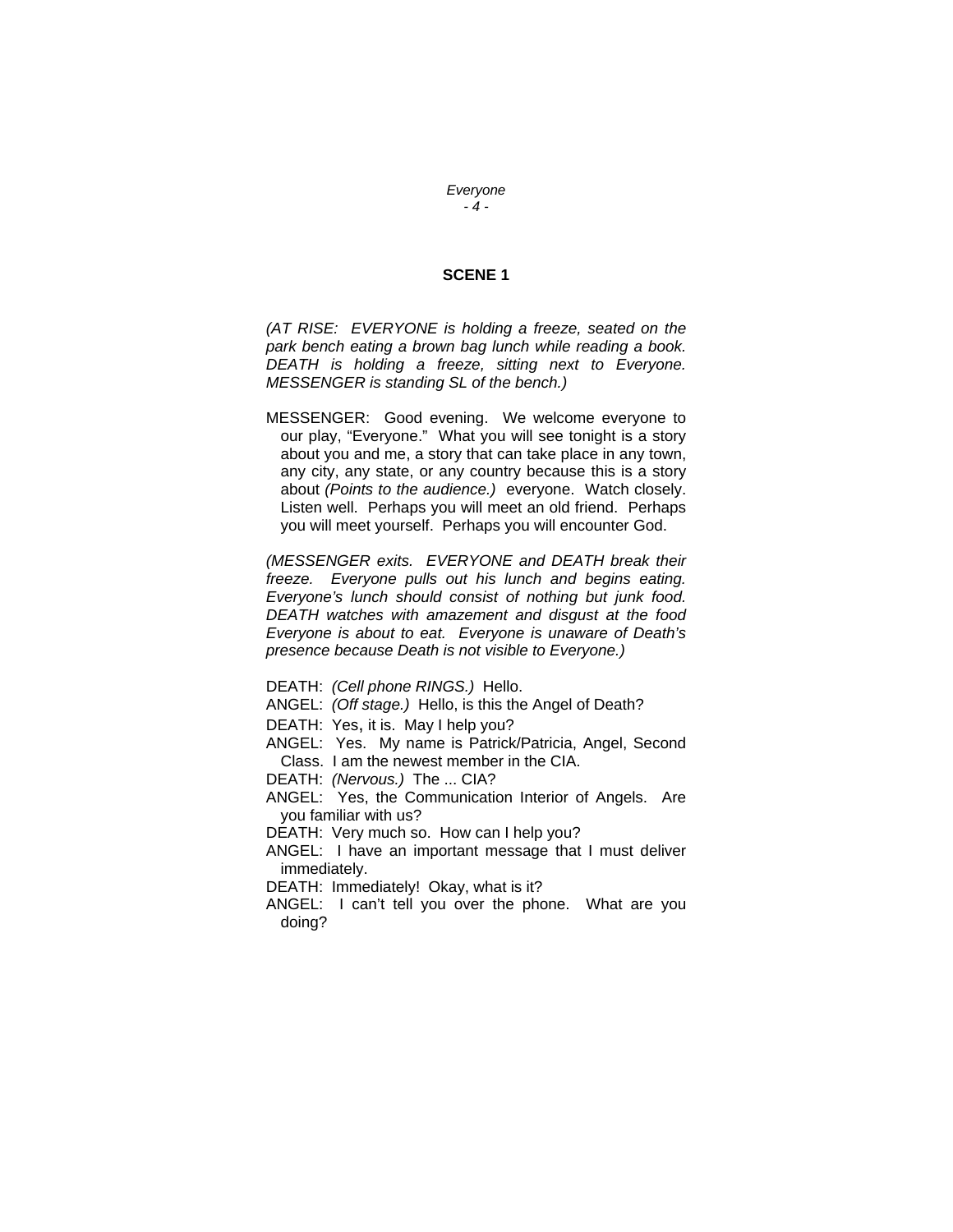### *Everyone*

#### *- 5 -*

DEATH: *(Takes some of EVERYONE'S potato chips.)* I'm here having lunch, waiting on my next appointment.

ANGEL: Where are you?

DEATH: I just told you, I'm here. Where are you?

ANGEL: I'm there.

DEATH: Oh dear.

ANGEL: How do I get from there to here?

DEATH: What are you near?

ANGEL: Down the road I see a pier.

DEATH: Then you're not too far from here.

ANGEL: Can you give me the directions, but make them very clear.

DEATH: Don't fear. When you get near the pier, to the left, veer. Then you will see a restaurant named "Be of Good Cheer." Just beyond that you will be to the rear of here. Am I clear?

ANGEL: Very. Let me get my gear and soon I'll be here.

DEATH: Okay, good-bye. *(Hangs up cell phone.)* 

*(ANGEL enters.)* 

ANGEL: Angel of Death?

DEATH: That was fast.

ANGEL: We have no time to waste. *(Looks around to see if anyone is watching or listening to them. Refers to EVERYONE.)* Can he hear us?

DEATH: *(Waves hand in front of EVERYONE'S face.)* No. He can't hear or see us right now.

ANGEL: Good. Okay, this message comes straight from the top.

DEATH: Okay.

ANGEL: You are to go to Everyone and tell him he has one hour before his journey to the land of Eternity begins.

DEATH: Give him a warning?

ANGEL: Yes. A one-hour warning. During this hour he is to go and find the One Person who can lead him to the town of Paradise so he can avoid the town of Hell. Now, you cannot help him.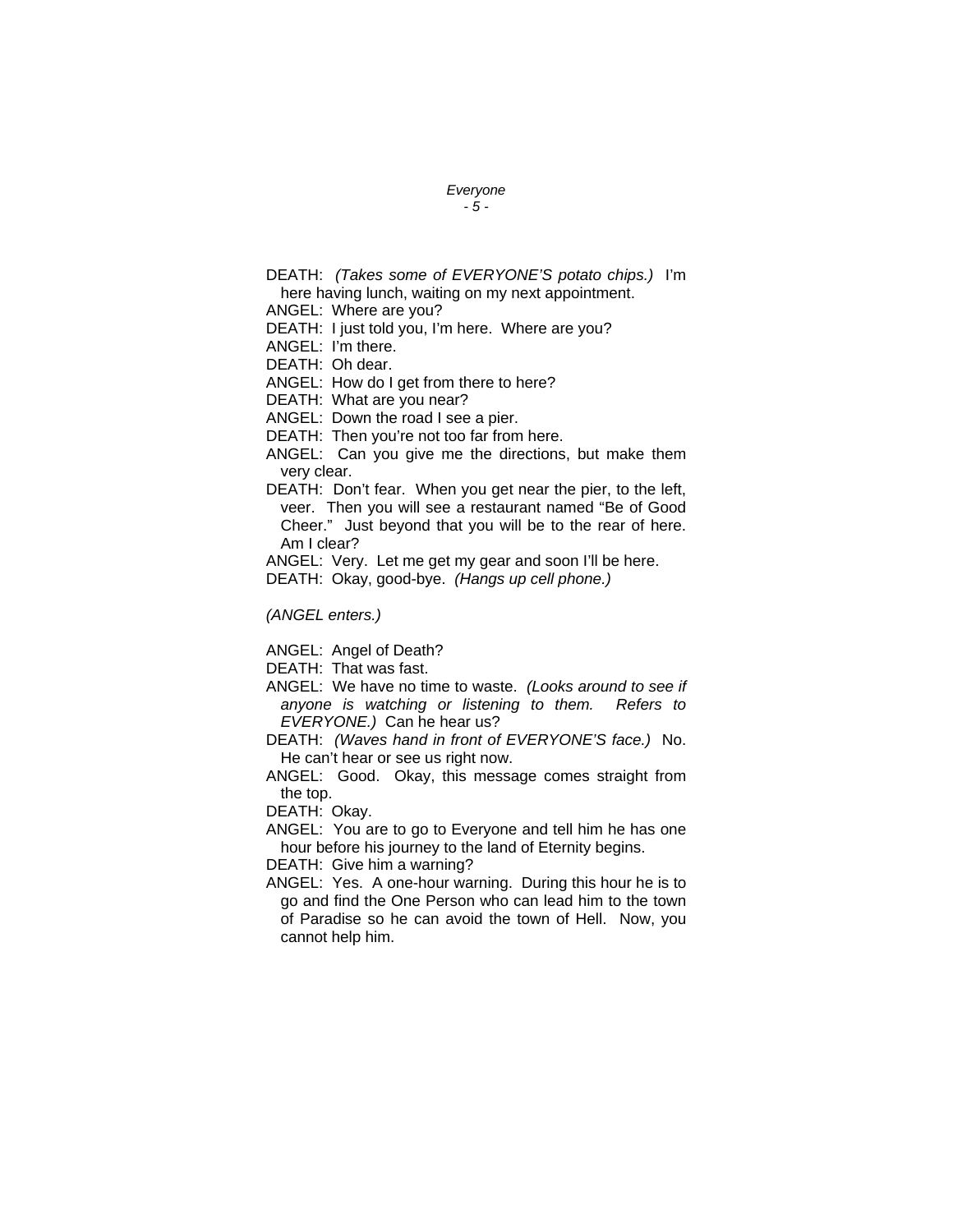# *Everyone*

# *- 6 -*

ANGEL: *(Continued.)* He has been told who the One Person is, but he's chosen to do nothing with that information. Do you understand everything?

DEATH: Yes. This gives Everyone some hope, doesn't it?

ANGEL: Yes, it does. *(Looking at wristwatch.)* You'd better get going.

DEATH: *(Shakes hands with ANGEL.)* Thank you. It's good meeting you.

ANGEL: I'm sure we'll be working together more in the future. Good-bye. *(ANGEL exits.)* 

DEATH: *(To EVERYONE, although he is still unaware of DEATH'S presence.)* So, you get a one-hour notice. I hope you realize the gift you are about to get. *(To HIMSELF.)* Okay, I have to make myself visible. It's been a while. *(Does a complete 360-degree turn, making his cape come off. This indicates that DEATH has become visible to the mortal world. Proud.)* Well, what do ya say. I still got it. *(After DEATH has become visible, he straightens his clothes, fixes his hair, and wipes the "dust" off his hands. Death takes a seat on the park bench next to EVERYONE. To Everyone.)* Hello.

EVERYONE: *(Looks away from the book. Politely.)* Hello. *(Quickly returns to reading.)* 

DEATH: *(Pause.)* Nice day, isn't it?

EVERYONE: *(Not looking away from the book.)* Yes.

DEATH: *(Pause.)* What did you have for lunch?

EVERYONE: *(Confused.)* Excuse me?

DEATH: *(Speaking louder, almost a yell.)* I said what did you have for lunch?

EVERYONE: *(Looking around, embarrassed.)* I'm not deaf.

DEATH: I'm sorry. I thought you couldn't hear me. *(EVERYONE goes back to reading.)* Well?

EVERYONE: *(Still reading.)* Well ... what?

DEATH: What did you have for lunch?

EVERYONE: *(Suspicious.)* I had the normal brown bag lunch stuff.

DEATH*:* Oh, okay. *(Long pause and then leans towards EVERYONE.)* How are you doing?